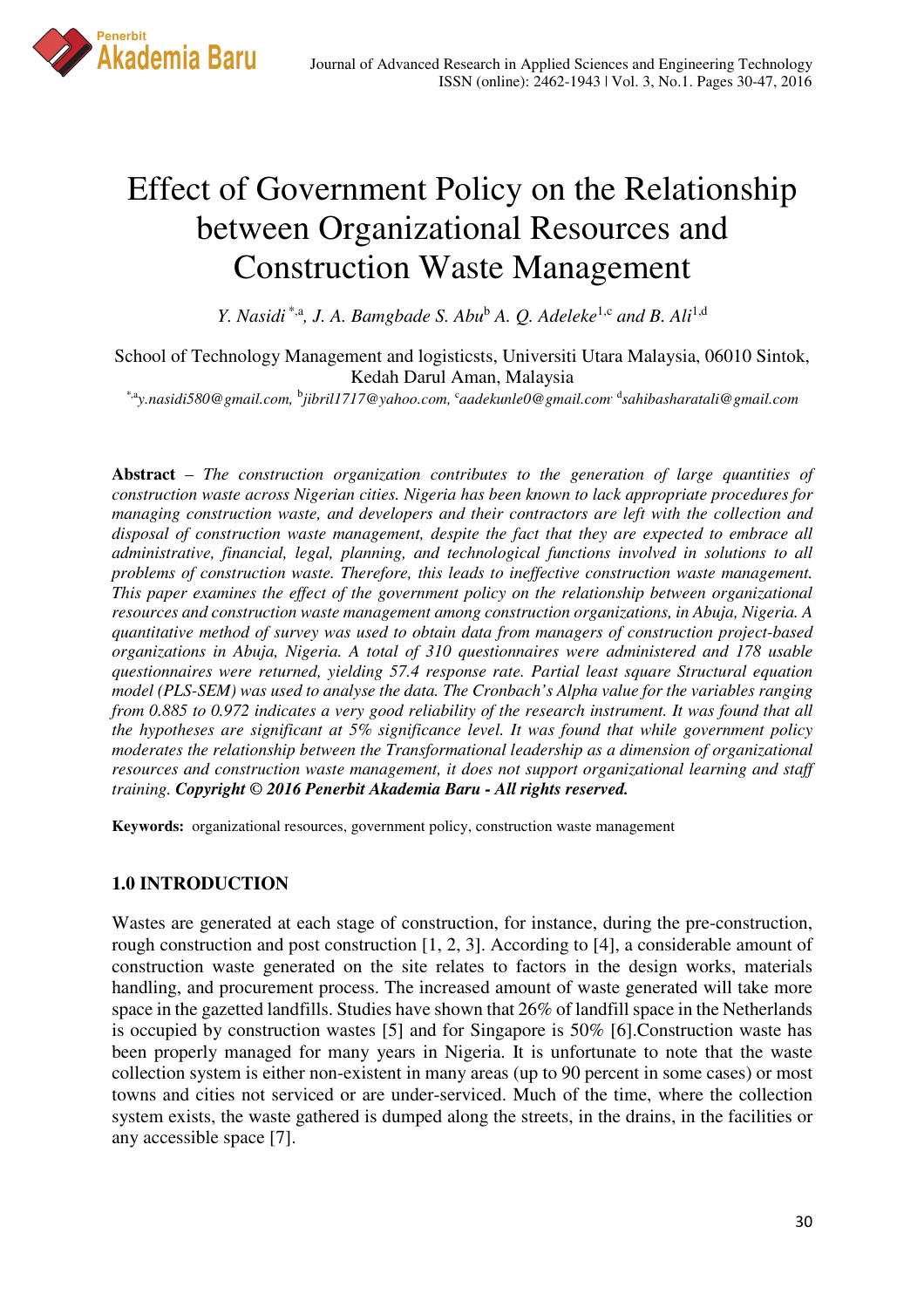

[7] Stated that in Nigeria, recycling activities are not common and are even non-existent. In any case, the recovery of materials from wastes (scavenging) is practiced on a large scale. This type of recovery happens at illegal dump sites where scavengers hunt consistently for valuable metals, plastics, woods, and so forth to be reused or sold to buyers of various kinds of scraps. The treatment of waste in Nigeria is not often carried out. The incineration of waste or the use of approved sanitary landfill is non-existent in most cities. The most widely recognized obsession is open burning of waste at illegal dump sites [7]. Managing waste requires the participation of stakeholders concerned with various functions to help maintain a clean, safe and pleasant physical environment in human settlements in order to protect the health and wellbeing of the population and the environment. Effective construction waste management is, however, a growing challenge to all municipal governments, especially in developing countries.

While effective management of the construction waste in Nigeria is an issue that requires considerable attention considering the environmental effect of waste materials such as leftover paints, little attention has been directed towards it. Furthermore, [8] reported that there is a lack of human resources with the technical expertise necessary for construction waste management planning and operation in most developing countries. [9] found that the major obstacles in implementing effective construction waste management are the "insufficient support of the authority, inadequate training, weak awareness, economic consideration, immature market and barriers related to site activity" among others. In the meantime, enhanced environmental credentials; savings in disposal and transportation costs; income from reusing and recycling; and reduced cost of materials are the potential advantages of waste management [10, 11].

## **2.0 LITERATURE REVIEW**

# **2.1 Organizational Resources**

All Organizational resources are in the form of tangible, intangible and human. Tangible resources include assets, for example, land, labour, equipment, and capital. The non-physically seen are referred to intangible resources, for example, knowledge. Training and educating of owners and the managers are part of human resources [12]. Furthermore, [13] in their study explained organizational resources, where they referred to 'source' as an asset or erstwhile production input, tangible or intangible ownership, access, control, exerted by the organization. [14] Categorized organizational resources as the resources that are brought together. Different resources are used by organizations to achieve their goals. For instance, the organization's major resources are frequently expressed as financial, human, physical, and information resources. The responsibility for acquiring and managing the organizational resources for the accomplishment of the organizational goal rests on the managers.

In addition, the organizational resources process the system and the structure of the organizations that allow for the acquisition and dissemination of training and information, also for the motivation of the members of the organization [14]. Therefore, [15] reported that organizational resources embrace the expertise of the employees, the system, policies and the management system. At the same time, [12] agreed that the financial structure, system and control system, also [16] reported that employee skills &culture of an organization were also part of the organizational culture. [14] had mentioned that most probably the system of the management, employee skills and routine are very necessary in providing a better level of services. In this study, organizational resource is conceptualized as transformational leadership style[17];organizational learning, staff training [18]. In addition, the organizational resources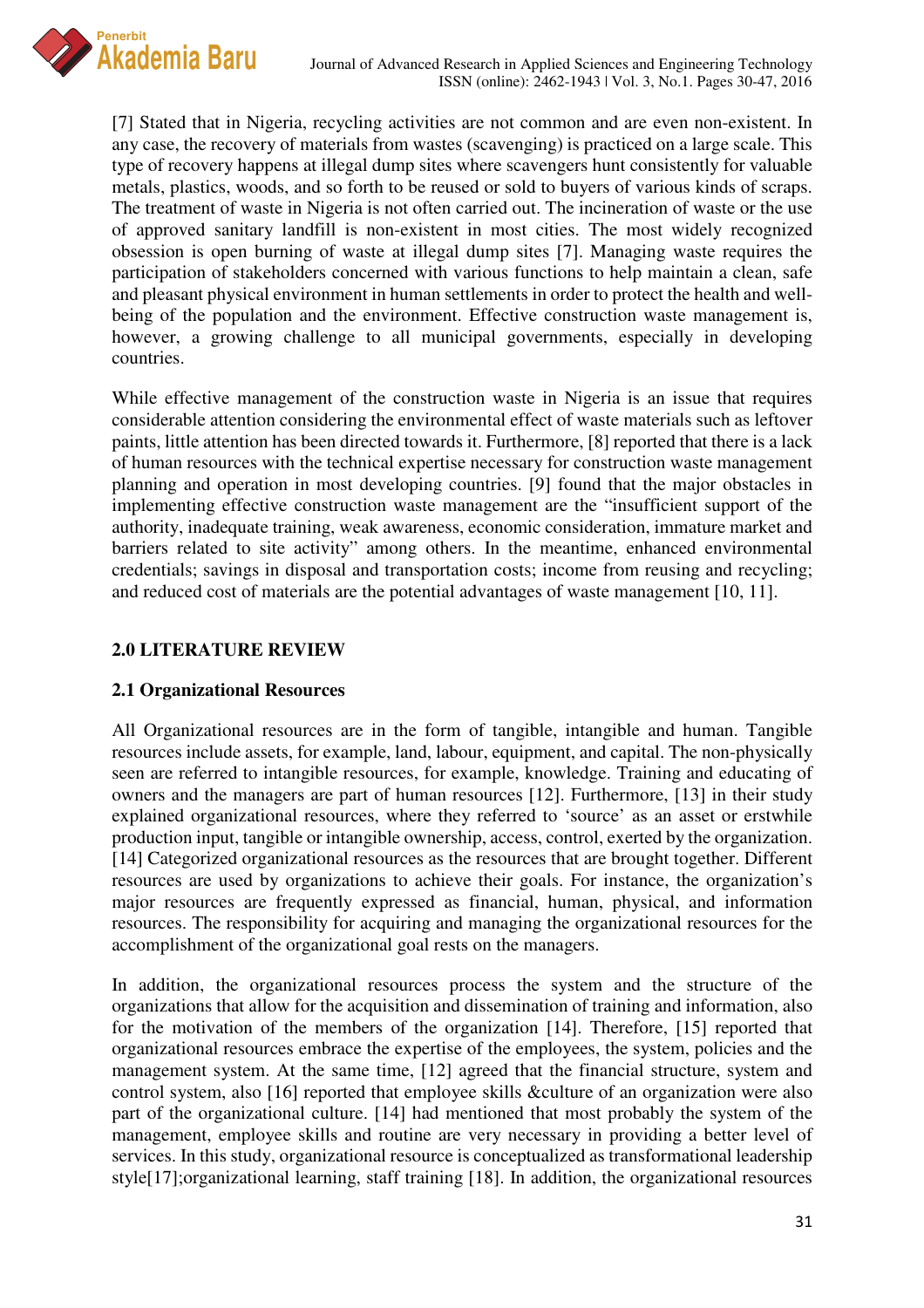

process the system and the structure of the organizations that allow for the acquisition and dissemination of training and information, also for the motivation of the members of the organization of the materials were used without further purification.

## *2.1.1 Transformational leadership*

Na According to[19] Transformational leaders are referred to as the idea for stressing the process in which collective goals are consonant with follower values, causing followers to regard organizational goals as their own and submit the extra effort toward the goals and accomplishments". Furthermore, transformational leadership has been described as the kind of leadership where dealings with interested parties are organized "around a collective purpose" hence it "transforms, motivates, and enhances the actions and ethical aspirations of followers" [20]. Transformational leadership is regarded to have numerous patterns of actions as follows: Transformational leadership utilizes the personality of the leaders to gain the trust of the stakeholders and to respect and inspire pride in the latter. In addition, transformational leadership is the type that seeks for optimistic transformations among the followers and of the changes are required through the achievement of the organization's "strategy and structure" [17]. Furthermore, "Exemplary transformational leadership behaviour tends to be directed towards the team, like providing the team with a vision and the skills in solving interpersonal conflict, will increase the likelihood that individual followers are satisfied with their jobs" [21. The individual level importance considered as transformational leadership is identified as having impressed at the organizational level of analysis. This assertion is based on a direct consensus model, which employs the consensus among lower level units to specify another form of a construct at a higher level. This model makes assumes that as transformational leadership (a) comprises of individual-focused as well as team-focused behaviours and as a leadership perspective style, it contributes to the mental model convergence in teams" [21]. In this study transformational leadership is preferred to be examined because it has been shown in empirical studies that it is universally effective across cultures [22]. It is thus, expected that the difference in culture will not influence the findings related to the transformational leadership examined in this study; additionally, the transformational leadership theory has been recognized as the most advanced because it encompasses the symbolic, emotional and highly motivating behaviours that produce better results than the ordinary leadership.

### *2.1.2 Organizational learning*

The organizational learning ability was taken into consideration as the organization and the character of the administration that enables organizational learning process to play an important role [23]. Furthermore, by means of invisible sources or abilities by the institutions' organizational learning abilities, they can create a competitive advantage in a new way, and characters or factors of the organization and management [24]. Organizations tend to have a non-stop process that improves its collective ability to accept, understand, and respond to internal and external changes. In essence, organizational learning promotes creativity. According to [25] it builds on parallels among the attribute of learning organizations and those expressed in organizations' literature designed for innovation support and the creativity of employee, organizational outcomes are promoted by organizational learning as established, where several professionals advised that getting an effective method of promoting organizational learning by making use of an appraisal tool is highly recommended. However, [26] in his study reveals that organizational learning outcomes are measured by the impact of the performance, finances, productivity, production of waste, continuous improvement, management of waste, employee behaviours, satisfaction, customer focus, and performance, especially in situations where people who get information through learning translate the learned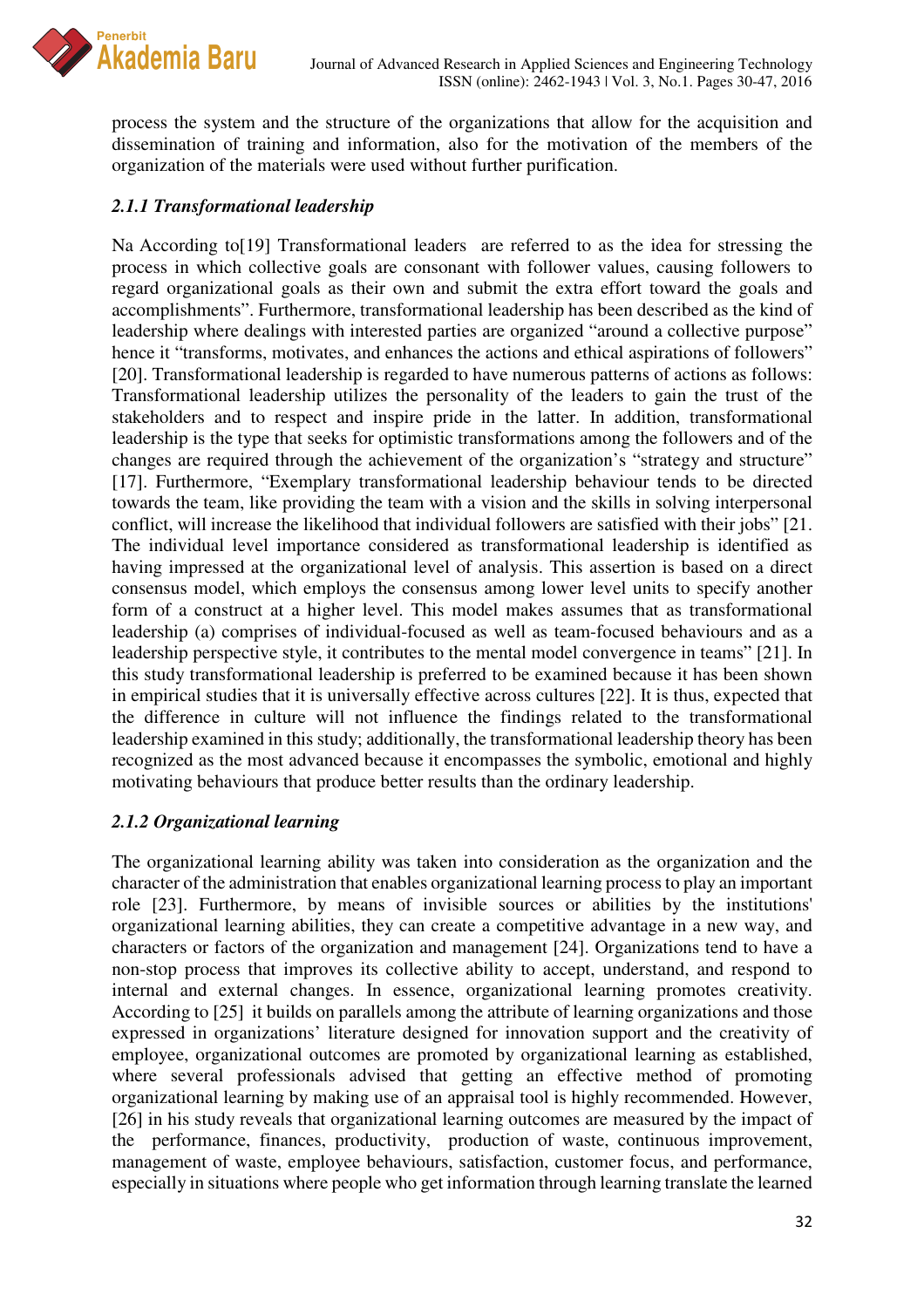

information at the same time develop a team-based learning. Therefore, the acquisition of the team's outcome at the conclusion of learning reflects the entire organizational behaviour, which means organizational learning happens [27]. [28] said that the individual process is a learning of itself, which is achievable for an organization to keep up their subsistence through the learning process in the international business world especially where exceptional rivalry and technological transformation leave their mark.

In this study, organizational learning is defined as "the process by which the organization develops new knowledge and insights from the common experiences of people in the organization, and has the potential to influence behaviours and improve the organization's capabilities". According to [29], there are three stages that are involved in the learning process: knowledge acquisition, distribution, and memory. Knowledge acquisition is the process which organization uses to acquire information and knowledge. The Knowledge distribution process involves the sharing of information between employees in an organization. Knowledge interpretation involves transforming information into shared knowledge. An organization's memory is used to store information and knowledge for future use [30].

# *2.1.3 Staff Training*

Training plays an important function in the aspect of the commitment established. Meanwhile, the workers accord greater importance on training programs and they are also highly appreciated by co-workers, managers, supervisors, managers, hence, greater commitment outcomes can be achieved where organizations that create an environment of training can be approved and appreciated by employees [18]. Furthermore, [31] alleged training as the ability of employees to work in any place, also the non-professional and the assemblage of abilities to attain the professional level. For workers to be efficient there has been an optimistic impact on job satisfaction in construction organization, commitment, and incentive. Furthermore, [31] reported that organizational performance is influenced by the significant impact of training. Hence, [31] stated that training and development increase employee performance and development, and subsequently increase the performance of the training and development activities of the construction waste organizations. [18] further found a relation between the employees' awareness towards training and organizational obligations, and that the staff perception of training is positively linked with the ability of employees, the readiness to participate, and the support from the senior managers of the organization for training. [32] categorized the importance of training as mentioned to: "improve work quality, increase productivity, skills improvement, knowledge, enhance the use of tools and machine, to improve the understanding and attitude, reduce waste, accidents, turnover, delay, and other overhead costs of the construction waste management organization, eliminate obsolesce in skills, technologies, methods, products, assets management, and many more. Simply put, it brings incumbents to that level of performance.

### **2.2 Construction Waste Management**

[33] Defines the construction waste management as involving "the collection, transport, treatment and disposal of waste including proper handling of disposal sites". Similarly, [34] also defines waste management as "purposeful, systematic control of the generation, storage, collection, transportation, separation, processing, recycling, recovery and disposal of solid waste in a sanitary, aesthetically acceptable and economical manner". The environment is protected from the pollution effects of waste materials in order to protect the public's health and the natural environment. Thus, the priority of a waste management system must always lie in the provision of a cleaning service which helps to maintain the health and safety of citizens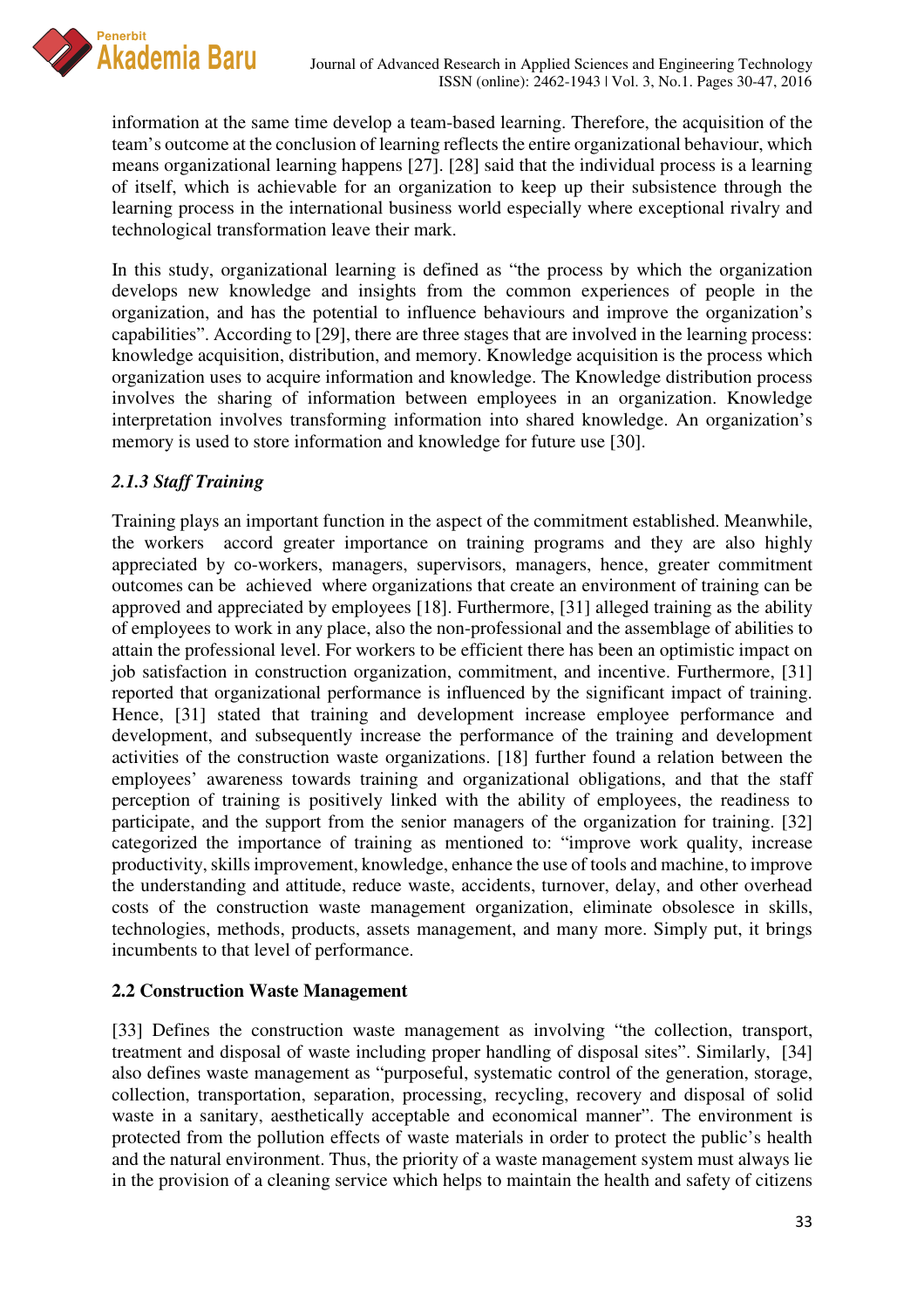

and their environment [34]. Furthermore, [35] emphasized on the investigation on the construction industry in Egypt, where it identified the absence of waste management in the Egyptian construction industry plan before the execution stage among others as the factors responsible for material wastage. This is additionally proven by a government waste administration scheme in Hong Kong, which obliges contractors to plan and actualize a waste management and carry out on-site sorting of waste before specific payments are made [36]. Likewise, [10] submitted that appropriate waste management has significantly contributed to the elimination of the waste from the site, and approximately 50 percent cost savings for handling charges of waste, 15 percent of the volume of waste reduction on reaching the site. Meanwhile, there is about 43 percent of waste reduction in landfills. Additionally, following [36] a point by point waste management plan for building sites was recommended to accomplish a sound waste management and reduction.

## **2.3 Organizational Resources and Construction Waste Management**

The transformational leadership style and the human resources, related to the capability of the organization are said to be very effective in relation to the construction of waste management. For this reason, the transformational leadership style is associated with organizational effectiveness and efficiency. According to [37] in his study he stated that the focus and direction towards achieving high levels of competency, and the competitiveness of an organization could be attained through the human resource management practice by contributing to the goals, quality and profitability of the vision and mission of the construction waste management organizations. In addition, the staffing, training, compensation and performance management are some of the tools for human resource management practices where these will shape the organizational role in satisfying the stakeholders' needs. Therefore, according to [37] the common rules and procedures for human resources must be adhered, by the organization that will form the basic guidelines on its practices. Also, the teamwork between the management and the junior staffs ought to be formed and sustained to be of assistance at different levels to eliminate communication breakdown and foster a better relationship between the workers of construction waste management organizations. Furthermore, [38] had opposed to the observation that categorized the top managers as an obstacle to improvement. They reported that the chief executive has an immense influence on the organizational effectiveness. In a related study, [37] observed the influence of the leadership to the members of the team, hence the outcome exposed that the clarity of leadership is associated with effectiveness. Organizational learning refers to a significant component of the process of organization's effectiveness [39]. Likewise, organizational learning is an interesting result in the creation of knowledge as it plays a helping role in the development of the effectiveness of an organization [40]. In essence, this can be realized by the transformation of knowledge and the technical ideas that will lead to competence in the construction waste management, procedure, business and services, on the basis of the interactions among diverse technology, knowledge, and the processes of internal characteristics of the organization [41].

### **2.4 Moderating effect of Government policy**

Some studies have been conducted on the government policy in different fields, and its component as either dependent, independent, and moderating variables with different results, for instance, the study of [42] investigated the "Effect on the Government's Manufacturing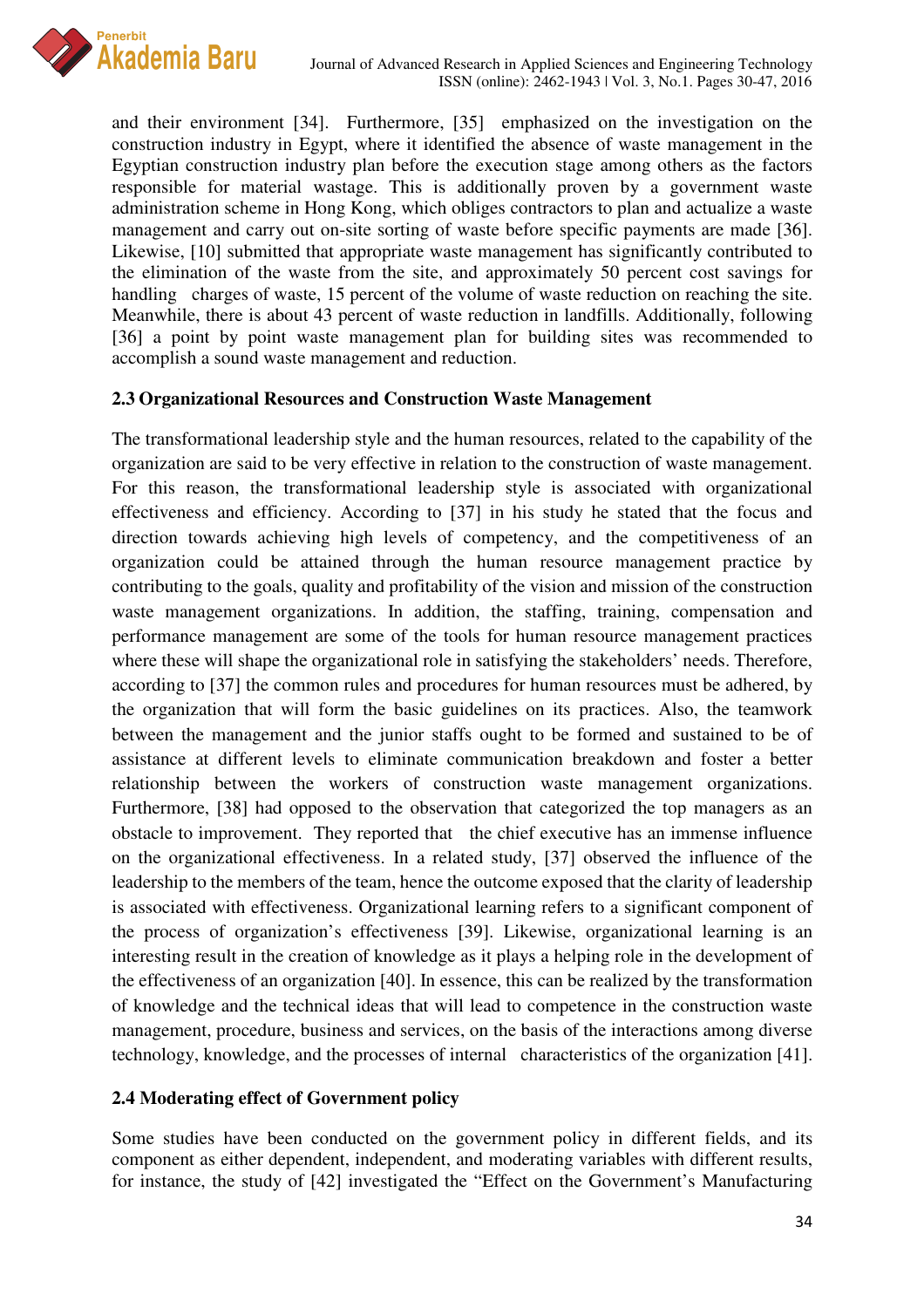

Automation Promotion Policy" in Taiwan, where government policy stands as the dependent variable. They used two hundred and thirty-one enterprises as their sample size and the primary data was collected using the structured questionnaire and "SPSS 8.0" served as a statistical tool of analysis tool. The findings reported on a significant relationship between automation adoption and government policy. However, in the assessment of the relationships between the Selected State Government Policy Measurements and Sustainable Development, [43] indicated that, the existing waste control ordinances (government policy) allow for the skewed distribution of commitments and responsibilities of controlling construction waste among project stakeholders. [44] examined the moderating role of the Government Policy on Entrepreneurship, using two hundred and seventy-five SMEs, also the PLS and it was found that government policy is not significant (path coefficient  $= -0.080$ ), meaning that the effect of entrepreneurship Orientation on Business Performance was not moderated by the government policy. In this study, 'government policy' is the policy, rules, regulation and action programmes guiding the conduct, functions and operation of the construction waste management. This is operationalized as the construction waste management policy, and it serves as a moderating variable.

## **2.5 Objectives**

- a) To examine the relationship between transformational leadership and construction waste management.
- b) To examine the relationship between organizational learning and construction waste management.
- c) To examine the relationship between staff training and construction waste management.
- d) To examine the moderating effect of government policy on the relationship between transformational leadership and construction waste management.
- e) To examine the moderating effect of government policy on the relationship between organizational learning and construction waste management.
- f) To examine the moderating effect of government policy on the relationship between Staff training and construction waste management.

### **2.6 Conceptual Framework**

The framework presents the relationship between organizational resources dimensions and construction waste management moderated by the role of the government policy.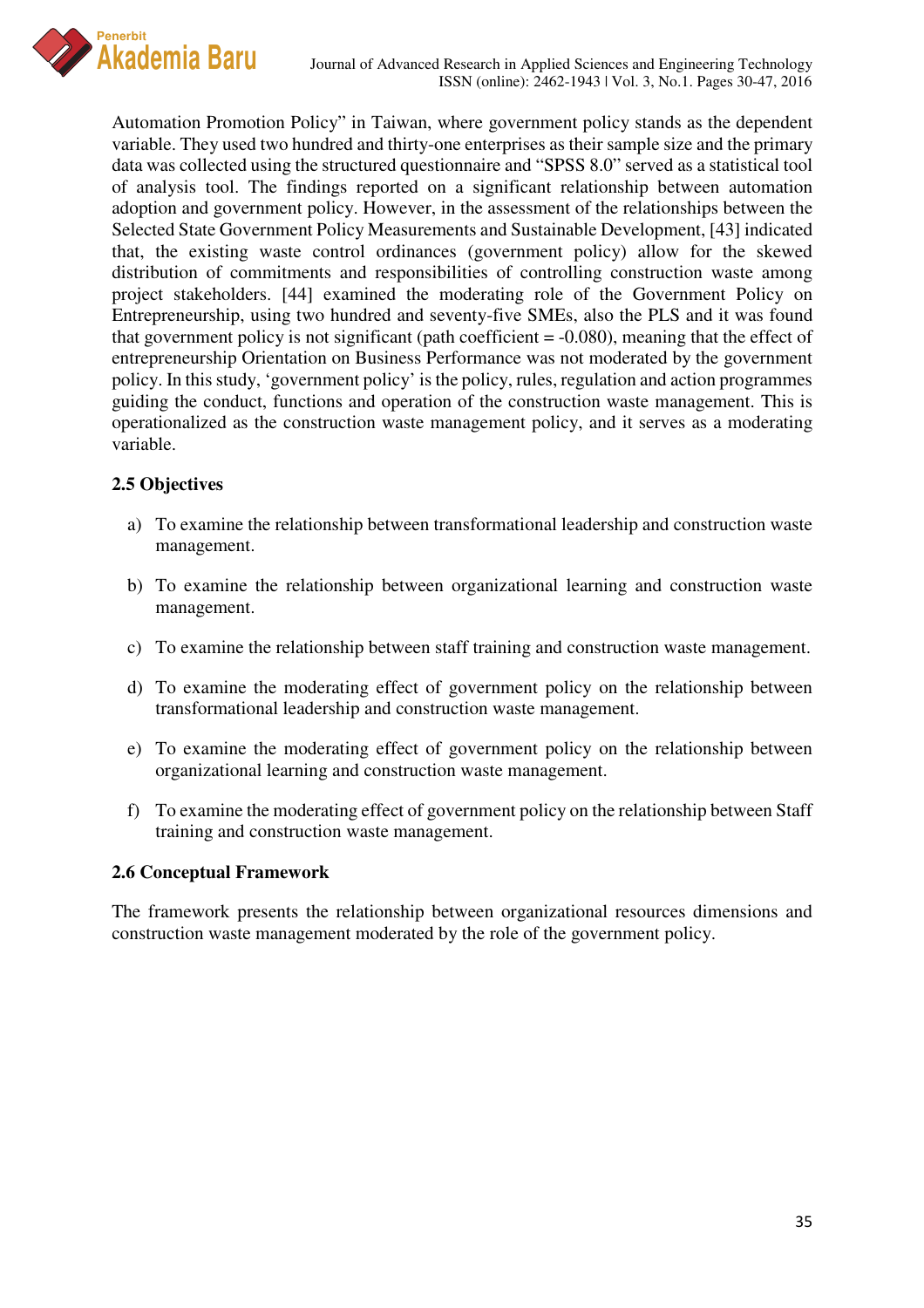



**Figure 1**: Conceptual Framework

# **3.0 HYPOTHESES DEVELOPMENT**

H1:Transformational leadership is significantly related to construction waste management in Nigeria

H2:Organizational learning is significantly related to construction waste management in Nigeria

H3:Staff training is significantly related to construction waste management in Nigeria

H4:Government policy significantly moderates the relationship between transformational Leadership, organizational learning, staff training and construction waste management in Nigeria

H5:Government policy significantly moderates the relationship between organizational Learning, staff training and construction waste management in Nigeria.

H6:Government policy significantly moderates the relationship between staff training and construction waste management in Nigeria.

# **4.0 METHODOLOGY**

 Noted that a research design is considered as the directions for conducting a research project [45]. This study adopts a cross sectional and quantitative approach following [46]. Hence, going by the guideline for the stratified random sampling, following [47] the research population was divided into mutually exclusive groups. Among the four categories or category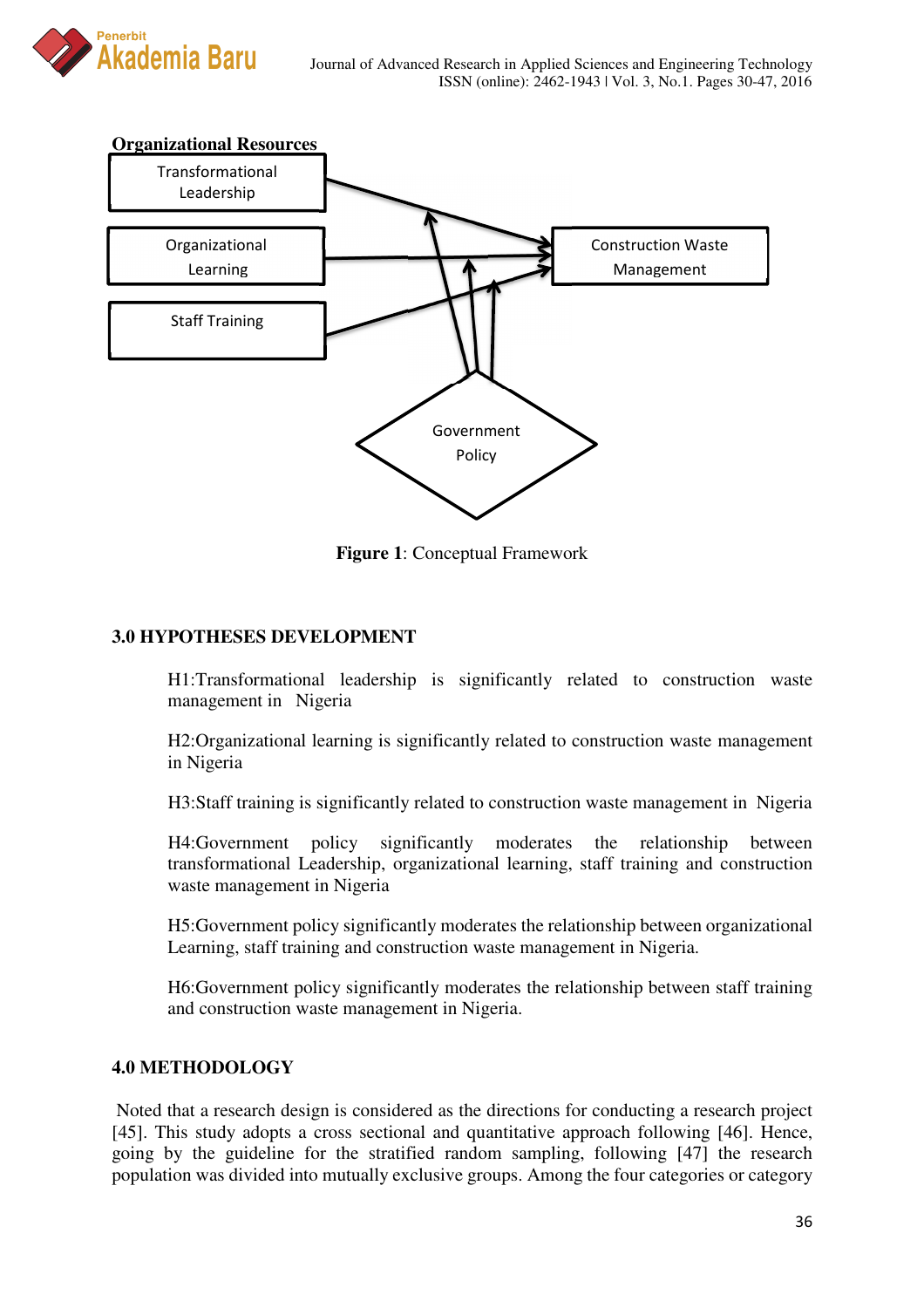

A, category B, category C and Category D respectively of the construction organizations in Abuja, Nigeria each was regarded as a stratum. For easy understanding of the research objectives the researcher did not prefer to choose the open-ended questions over the closeended questions to ensure that the accuracy of the data analysis is enhanced [46] the data collection was performed using a structured survey questionnaire from the managers of construction organizations in Abuja, Nigeria. A total of three hundred and ten questionnaires were administered, out of which 178 were duly completed and returned, yielding (57.42%) response rate.

Organizational resources, conceptualized as Transformational leadership, organizational resources were adapted from [48]. Staff training was adapted from [49], Government policy was adapted from [43], and the construction waste management was adapted from [50] all of which were measured in the 5-point Likert scale following [51, 52].

The present research chooses to use PLS for the following three main reasons; 1) PLS is a distribution-free approach [53] PLS results in a more accurate analysis when the sample size is small. 2) The minimal recommended range for PLS is 30 to 100 cases, while for the component-based SEM, at least 100 to 800 cases are needed [53]. 3) PLS seeks to best explain the variances of the factors, for instance, to examine the significance of the relationships and their resulting R-square. Therefore, it is more suitable for predictive applications when the objective is theory building, and an a priori model is not available [54]; [53].

 In line with the given discussion, this study employed the smart PLS 2.0 statistical package for the data analysis.

# **5.0 ANALYSIS AND RESULT**

Smart PLS 2.0 was used in assessing the validity and reliability measures of the construct. The model consists of Transformational leadership, organizational learning, and government policy and construction waste management.

# **5.1 Measurement Model (Outer Model)**

The measurement model mainly is used, for the assessment and confirmation of the constructs validity and reliability before the goodness of measures is established. 0.7 level is accepted for internal consistency, using the composite reliability and Cronbach alpha. The average variance explain (AVE) must be 0.5 and above for the convergent validity [55] and using the factor loading for discriminate validity, any item loading on the other constructs higher than their loadings should be deleted [55, 56]. Consequently, to satisfy the measurement model, TRL01, TRL02,TRL03, TRL05, OGL01, OGL03, OGL06, ST01,ST03, WREC 03,WREC06, WRED02 WRED04 WRED 06 were dropped because they did not meet with the minimum benchmark [55-56] Similarly, WD01-04 and WRE01-06 were dropped because of multicollinearity. Therefore, the instruments adapted in this study are reliable, since all the items are above 0.4. All items loaded on their respective construct range from 0.747 to 0.934, which is acceptable because they are above the cut-off mark value of 0.4 which is in line with [55] ; [45]. Similarly, the composite reliability value ranges from 0.933 to 0.973 which is greater than the benchmark value of 0.7[45].The AVE was used to determine the convergence validity. The AVE ranges from 0.635 to 0.871 which is above the minimum cut-off value of 0.5 [45]. Finally, in determining the discriminate validity, the average variance extracted (AVE) is compared to the correlation squared of the interrelated variables of concerned constructs which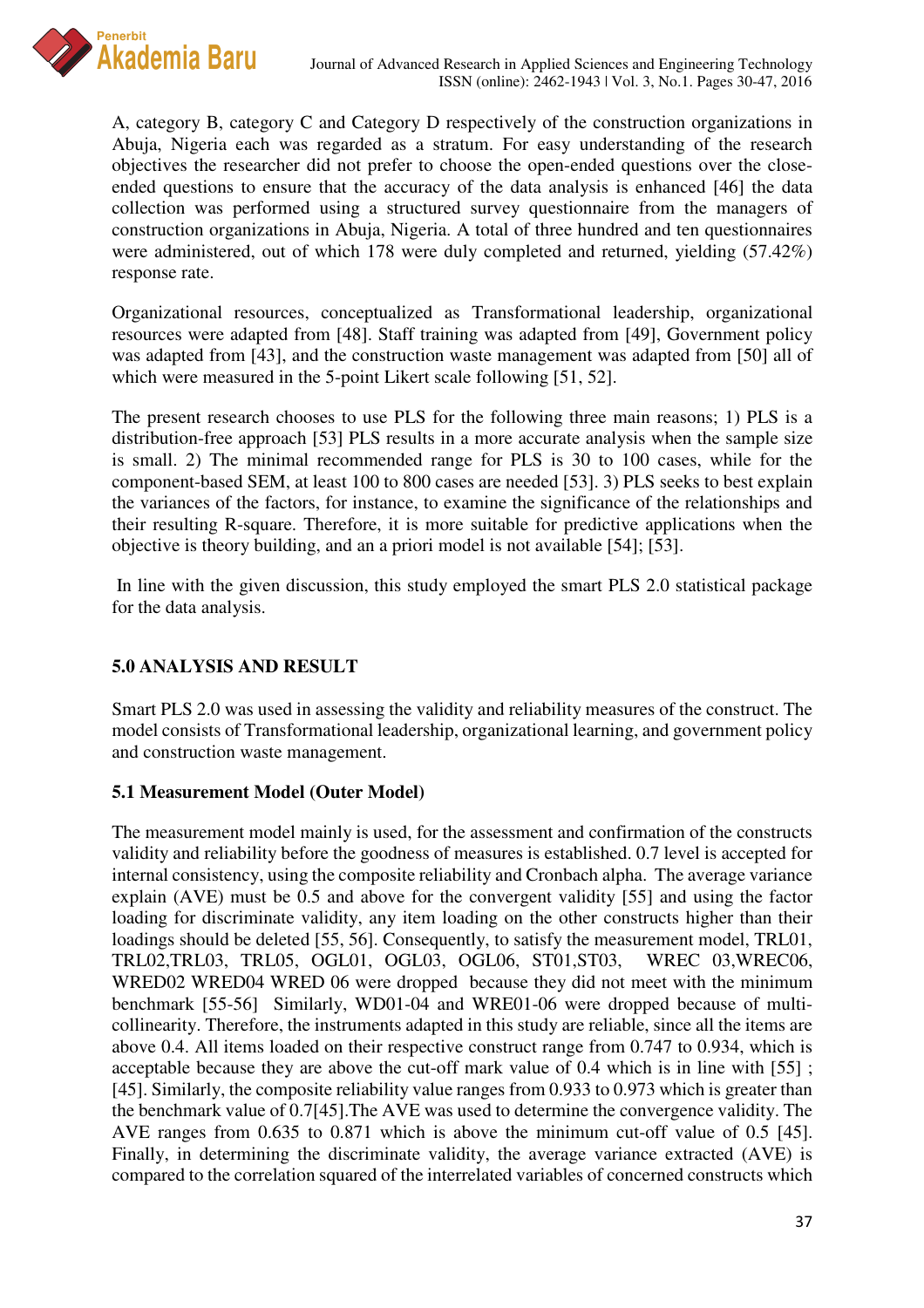

indicated adequate discriminate validity. Below is Table 1 showing the factor loading and Table 2 showing the discriminate validity.

| <b>Table1:</b> Factor Loading |                       |                              |                  |            |  |  |  |
|-------------------------------|-----------------------|------------------------------|------------------|------------|--|--|--|
| Items                         | <b>Factor Loading</b> | <b>Composite Reliability</b> | Cronbach's Alpha | <b>AVE</b> |  |  |  |
| TRL04                         | 0.900                 |                              |                  |            |  |  |  |
| TRL06                         | 0.884                 | 0.886                        | 0.744            | 0.796      |  |  |  |
|                               |                       |                              |                  |            |  |  |  |
| OGL02                         | 0.900                 |                              |                  |            |  |  |  |
| OGL05                         | 0.887                 | 0.887                        | 0.747            | 0.798      |  |  |  |
|                               |                       |                              |                  |            |  |  |  |
| ST <sub>02</sub>              | 0.934                 |                              |                  |            |  |  |  |
| ST <sub>04</sub>              | 0.933                 | 0.931                        | 0.852            | 0.871      |  |  |  |
| GP01                          | 0.870                 |                              |                  |            |  |  |  |
| GP <sub>06</sub>              | 0.911                 | 0.884                        | 0.741            | 0.793      |  |  |  |
|                               |                       |                              |                  |            |  |  |  |
| WRED01                        | 0.744                 |                              |                  |            |  |  |  |
| WRED03                        | 0.798                 |                              |                  |            |  |  |  |
| WRED05                        | 0.791                 |                              |                  |            |  |  |  |
| WREC01                        | 0.748                 | 0.923                        | 0.923            | 0.635      |  |  |  |
| WREC02                        | 0.888                 |                              |                  |            |  |  |  |
| WREC04                        | 0.847                 |                              |                  |            |  |  |  |
| WREC05                        | 0.753                 |                              |                  |            |  |  |  |

Note: TRL= Transformational leadership, OGL= Organizational learning, ST=Staff training GP= Government policy, CWM=Construction waste management, WREC= Waste recycling, WRED= Waste reduction



**Figure2**: Measurement model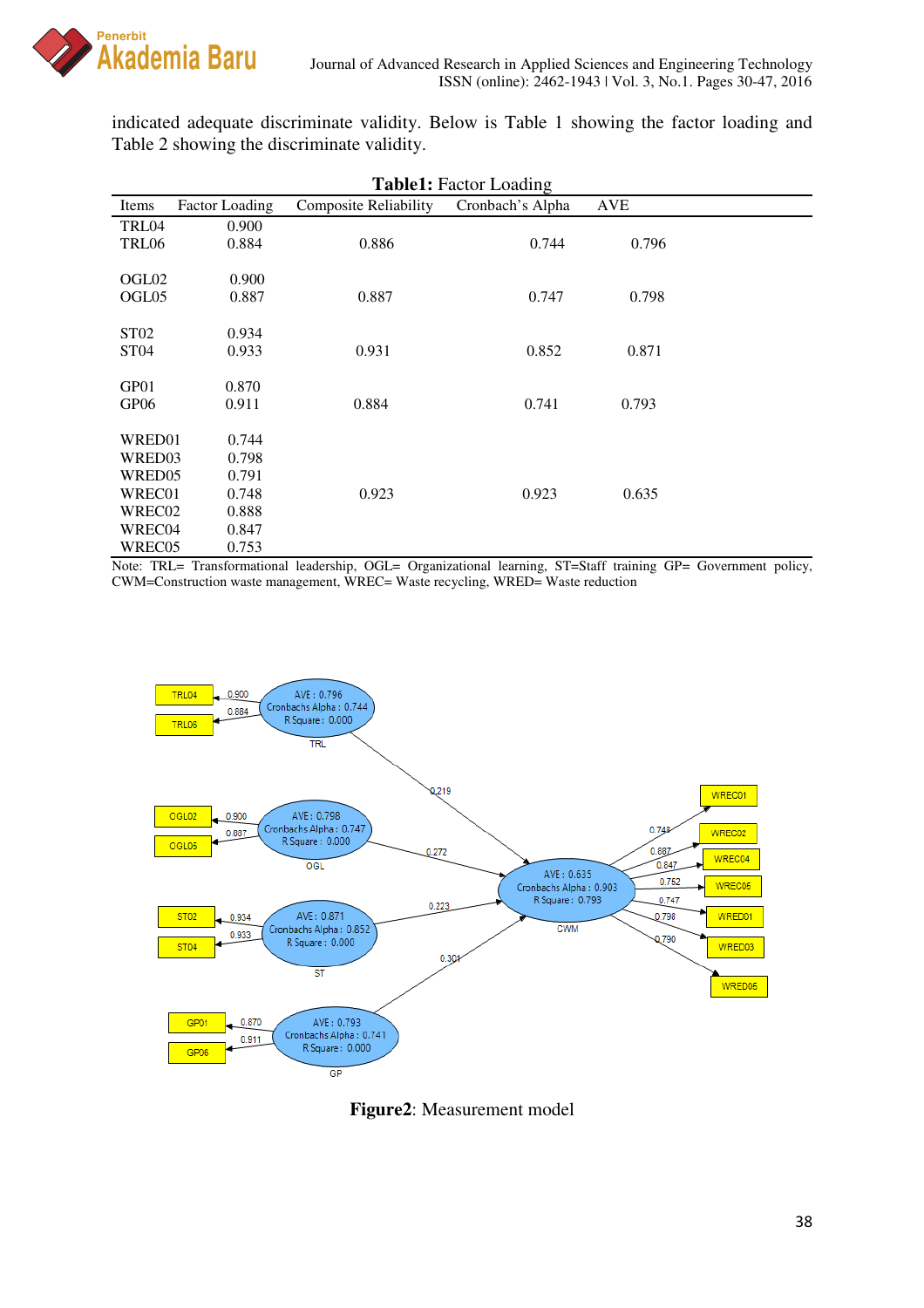

| <b>Table2:</b> Discriminant validity |       |       |       |       |       |
|--------------------------------------|-------|-------|-------|-------|-------|
|                                      | GР    | OGL   | SТ    | TRL   | CWM   |
| <b>GP</b>                            | 0.890 |       |       |       |       |
| OGL                                  | 0.661 | 0.893 |       |       |       |
| <b>ST</b>                            | 0.720 | 0.684 | 0.933 |       |       |
| TRL                                  | 0.686 | 0.717 | 0.688 | 0.892 |       |
| <b>CWM</b>                           | 0792  | 0.781 | 0.776 | 0.744 | 0.797 |

# **5.2 Structural Model (Inner Model)**

After achieving the construct validity and reliability as required in the measurement model, the next step was running the PLS algorithms and Bootstrapping to test the proposed hypotheses of the study in smart PLS 2.0. Table 3 presents the hypothesis testing results.

| <b>Table 3:</b> Hypotheses Testing Results |                           |             |            |                      |           |           |  |
|--------------------------------------------|---------------------------|-------------|------------|----------------------|-----------|-----------|--|
| <b>Hypothesis</b>                          | <b>Hypothesized Paths</b> | <b>Beta</b> | Std. Error | <b>T</b> -Statistics | P - Value | Decision  |  |
| H1                                         | TRL > CWM                 | 0.300       | 0.045      | 6.61                 | 0.01      | Supported |  |
| Н2                                         | $OGL \rightarrow CWM$     | 0.330       | 0.055      | 5.91                 | 0.01      | Supported |  |
| H3                                         | $ST \rightarrow CWM$      | 0.344       | 0.050      | 6.75                 | 0.01      | Supported |  |





### *5.2.1 Moderating effects of Government policy*

Transformational leadership, organizational learning and staff training as (organizational resources) and construction waste management, the Smart PLS was used for this study to estimate the direct effects among the variables. As shown in Table 4, the results indicate that government policy (GP) has a significant moderating effect between Transformational leadership (TRL) and Construction waste management (CWM) at 1% significant level. Meanwhile, the Government policy does not have any significant moderating effect between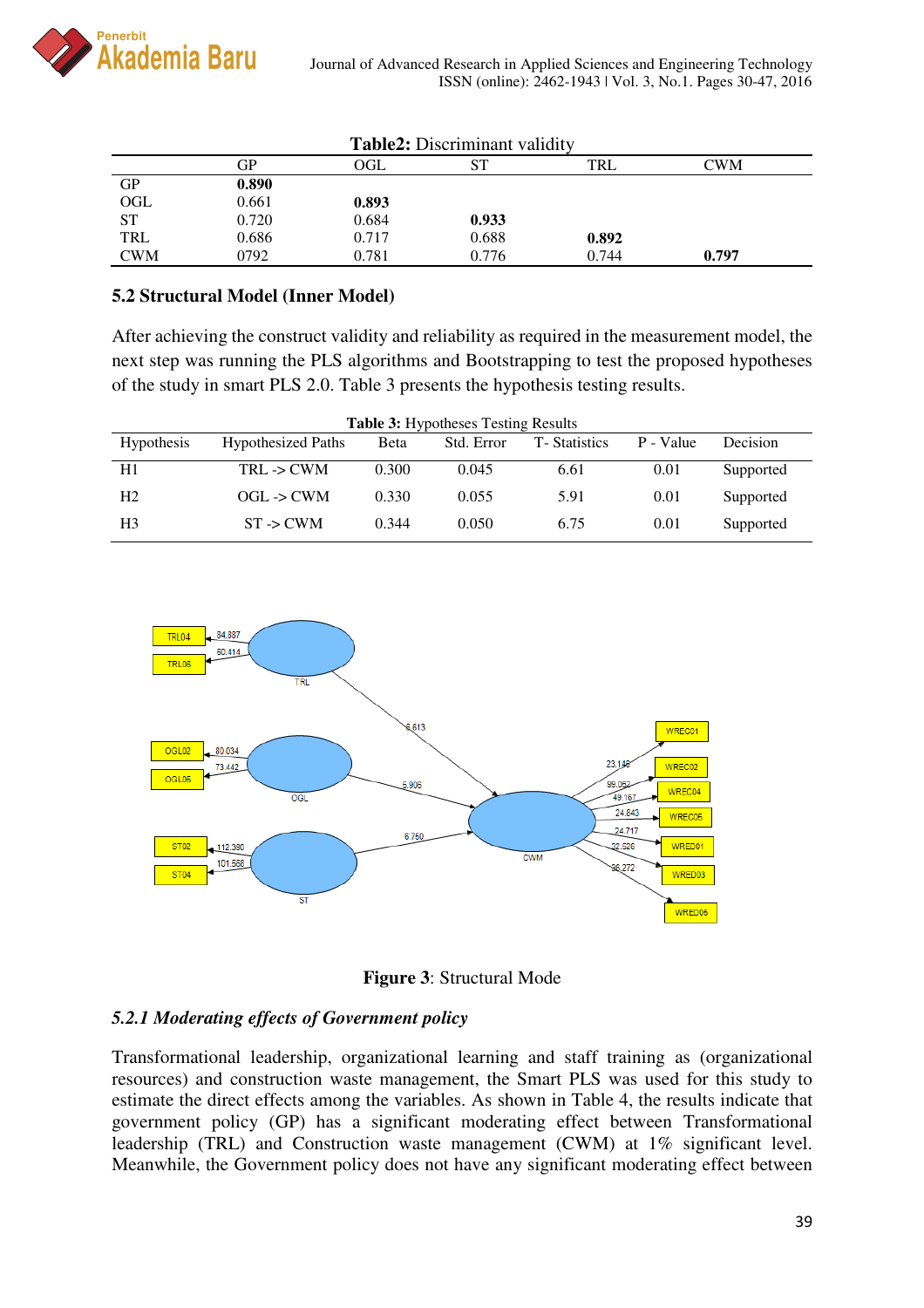

organizational learning (OGL) and construction waste management (CWM), and also between staff training (ST) and construction waste management (CWM).

| <b>Table4:</b> Moderation Hypotheses |                    |              |       |                   |               |
|--------------------------------------|--------------------|--------------|-------|-------------------|---------------|
|                                      |                    |              | Std.  | Т-                |               |
| Hypothesis                           | Relationship       | <b>B</b> eta | Error | <b>Statistics</b> | Decision      |
| H4                                   | TRL*GP-> CWM       | 0.030        | 0.263 | $1.99*$           | Supported     |
| H <sub>5</sub>                       | $OGL$ *GP- $>$ CWM | 0.035        | 0.286 | 0.10              | Not Supported |
| H6                                   | $ST^*$ GP -> CWM   | $-0.233$     | 0.259 | 0.88              | Not Supported |

\*\*p $< 0.01$ , \*p $< 0.05$ 



**Figure 4:** Moderation Model

From Figure 4, only the 3 interactions terms were interpreted. The cut-off value for this particular test will be 1.645 ( $\alpha$  = 0.05) and 2.33 ( $\alpha$  = 0.01). As can be seen from Figure 4, the  $OGL*G$ overnment policy showed (t <0.103) so it is not significant, TRL\*Government policy showed ( $t > 1.99$ ) so it is significant at the 0.05 level, whereas the ST\*Government policy read  $(t > 0.88)$  thus it is not significant.

# **5.3 Predictive Relevance of the Model**

The predictive relevance of a model is evaluated by using the cross validated redundancy. This is by running Smart PLS blindfolding procedures which cross-validated the communality and cross-validated the redundancy. Therefore, the value of cross-validated relevance of this model is 0.487, which is in line with [57-58], who stated that any model with Q2 above zero has predictive relevance. Also [55], gave some bench mark standards of judging model predictive relevance using the value of cross validated relevance of: 1) 0.02 which is small; 2) 0.15 as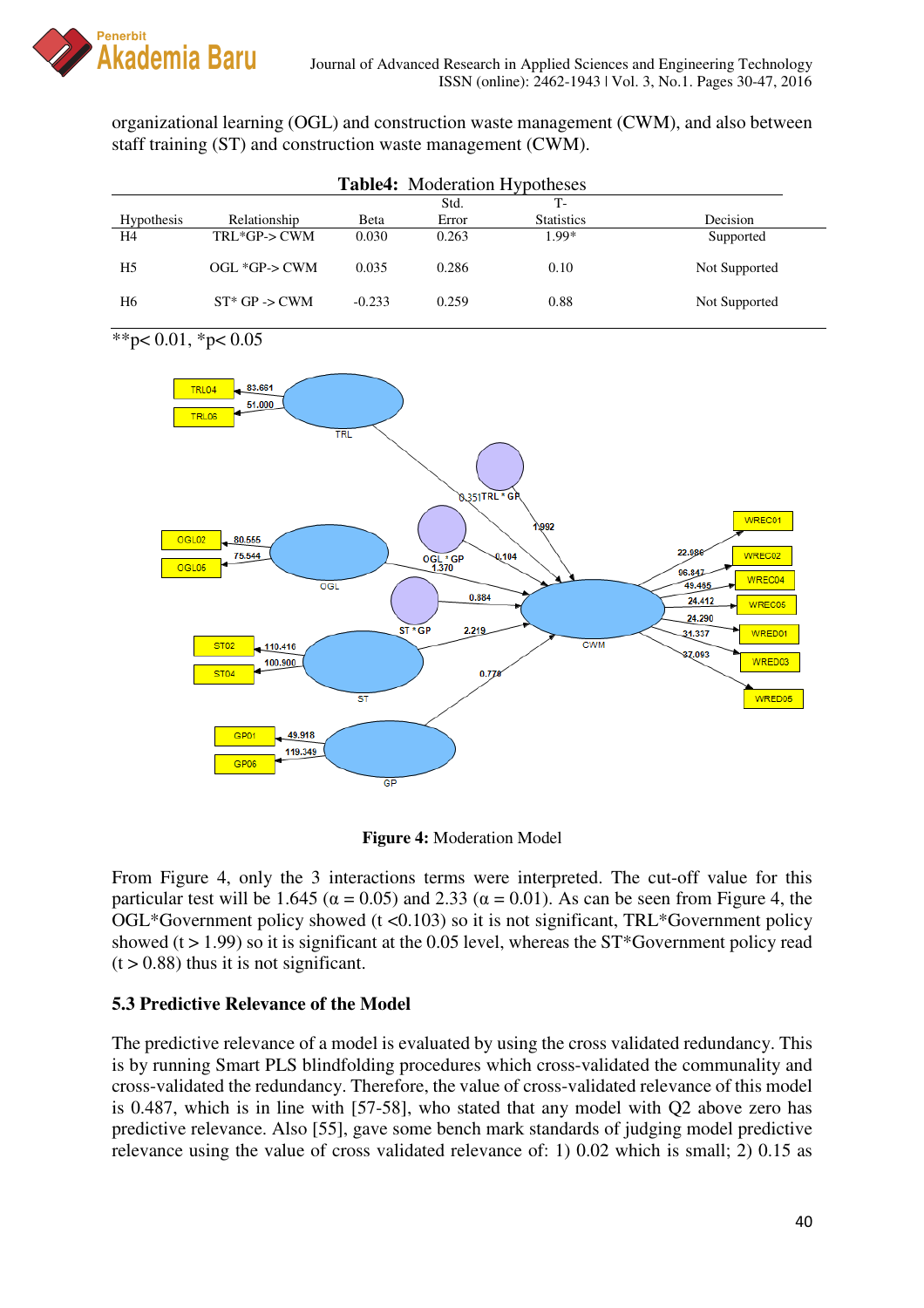

medium; and 3) 0.35 as Large. Therefore, based on [55, 57, 58], the model does have its predictive relevance.



**Figure 5:** Predictive Relevance

# **6.0 DISCUSSION**

The objective of this study is to examine the effect of the relationship between the organizational resources operationalized by transformational leadership (TRL), organizational learning (OGL) staff training (ST) and construction waste management (CWM). In this study the statistical findings showed that all the hypotheses were supported. In the first hypothesis, TRL – CWM was significant ( $\beta$  =0.300, t =6.612, P-Value=0.01), and this was consistent with the earlier finding of [22] and [59] which was significant and positive, though another concept was used for transformational leadership but in different context, the finding is in consonant with the current study. This implies that, the higher level of transformational leadership will bring about maximum level of efficiency and effectiveness of the construction waste management organization. The second hypothesis supported that (OGL- CWM) organizational learning and construction waste management relationship is significant ( $\beta = 0.331$ , t = 5.906, P=0.01), and `similarly this is in line with the previous outcome of [59-61] who had reported that there was positive relationship between organizational learning. The third hypothesis also supported that staff training and construction waste management (ST-CWM) was significantly related ( $\beta$  = 0.345, t = 5.906, P=0.01). However, the findings of [18] and [49] showed a significant relation among the employees' awareness towards training and organizational obligation, also that the staff perception of training is positively linked with the ability of employees, readiness to participate, and the support from the managers of the construction organization for staff training. Thus, by implication of the rightness of government policy to transformational leadership it brings maximum efficiency and effectiveness in the performance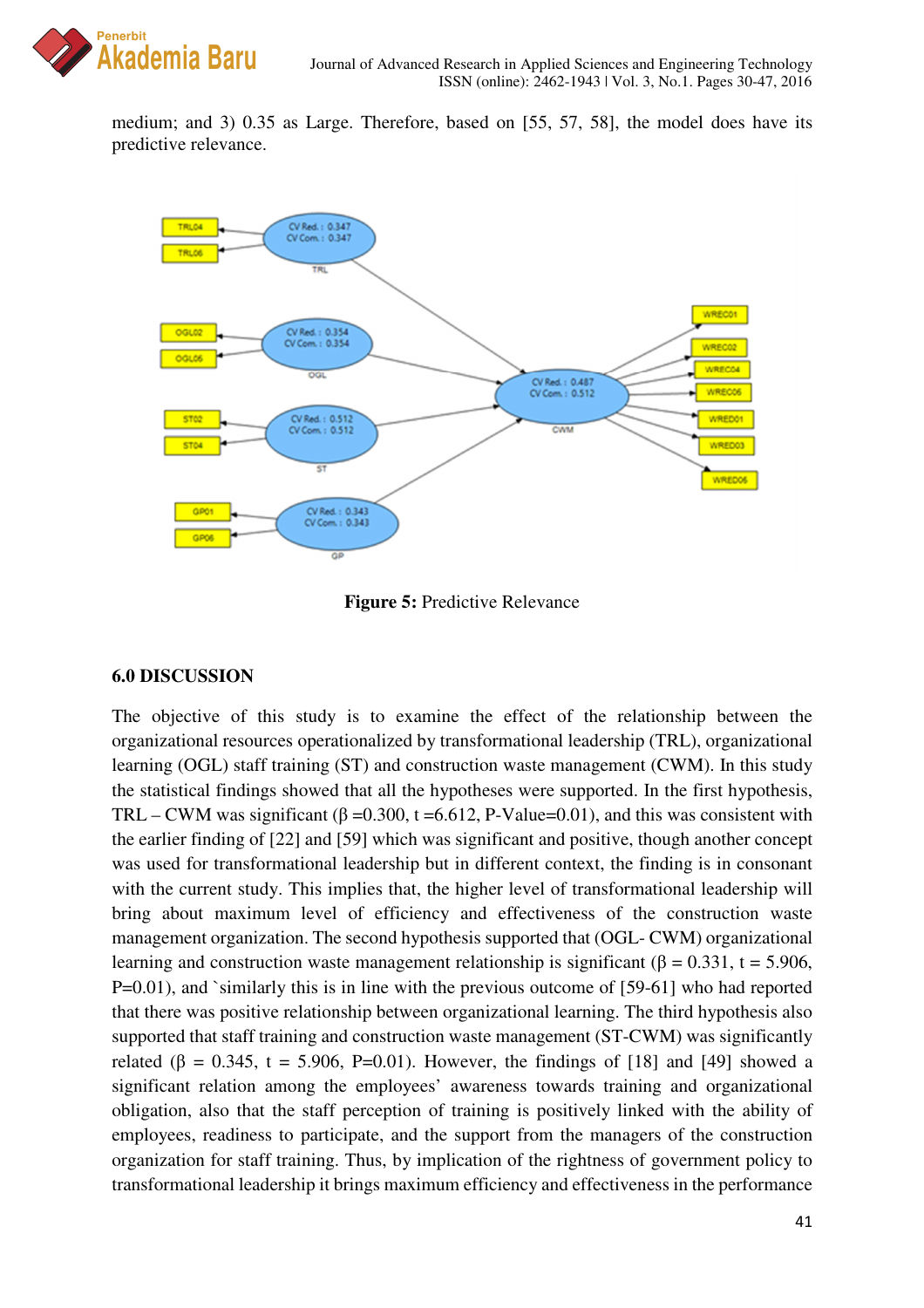

of the construction waste management organization (β =0.523, t =1.99, P-Value = 0.005). Likewise, both the second and the third hypothesis do not support the argument that GP moderates the relationship between OGL and CWM, ST and CWM ( $\beta$  =0.030, t = 0.103, P-Value =  $0.00$ ), ( $\beta$  =  $-0.232$ , t = 0.88, P-Value = 0.00) respectively.

# **7.0 CONCLUSION**

Some previous studies had focused on adoption of construction waste management, thereby examining construction waste management from different perspective at different context and countries there are many studies on construction waste management and minimization strategies done by researchers in many countries (examples are [62] in the UK; [63] in the United States; [1] in Hong Kong; [64-66] in India; [67] in China; and [68] in Vietnam, [69], and among others, but the extent to which organizational factors influence implementing construction waste management among construction organizations in Nigeria has not received, considerable attention.

The study assessed the effect of government policy on the relationship between organizational factors and construction waste management among construction organization in Nigeria, thereby, the notion was refuted that the construction waste management organizations are generally lagging behind in terms of efficiency and effectiveness [70-71]. The present study succeeded in positioning the construction waste management organization in Nigeria as far as organizational efficiency is concerned.

Both theoretical and practical contributions have been made by this study- the theoretical contribution of this study is the extension of the existing literature about TRL – CWM, OGL – CWM and ST- CWM. Furthermore, this study is among the few studies that examine the moderating effect of the government policy on the relationship between organizational resources and construction waste management. The result of this study will practically help stakeholders (i.e. Agencies, both governmental and non-governmental organizations) in policymaking and in making appropriate decisions in regard of the efficiency and effectiveness of the construction waste management practice. These will help the managers in understanding the importance of an efficient, effective and integrated waste management practice. Finally, a larger sample should be used for the future research using the Smart PLS-SEM so the model will be re-validated as has been suggested.

# **REFERENCES**

- [1] Anantha Rama, V., and M. Lokeshwari. "Management of Construction And Demolition Waste." Journal of Environmental Research And Development Vol5, no. 1 (2010).
- [2] Kofoworola, Oyeshola Femi, and Shabbir H. Gheewala. "Estimation of construction waste generation and management in Thailand." Waste management 29, no. 2 (2009): 731-738.
- [3] Wahab, A. B., and A. F. Lawal. "An evaluation of waste control measures in construction industry in Nigeria." African Journal of Environmental Science and Technology 5, no. 3 (2011): 246-254.
- [4] Ekanayake, L., and George Ofori. "Construction material waste source evaluation." (2000): 0-0.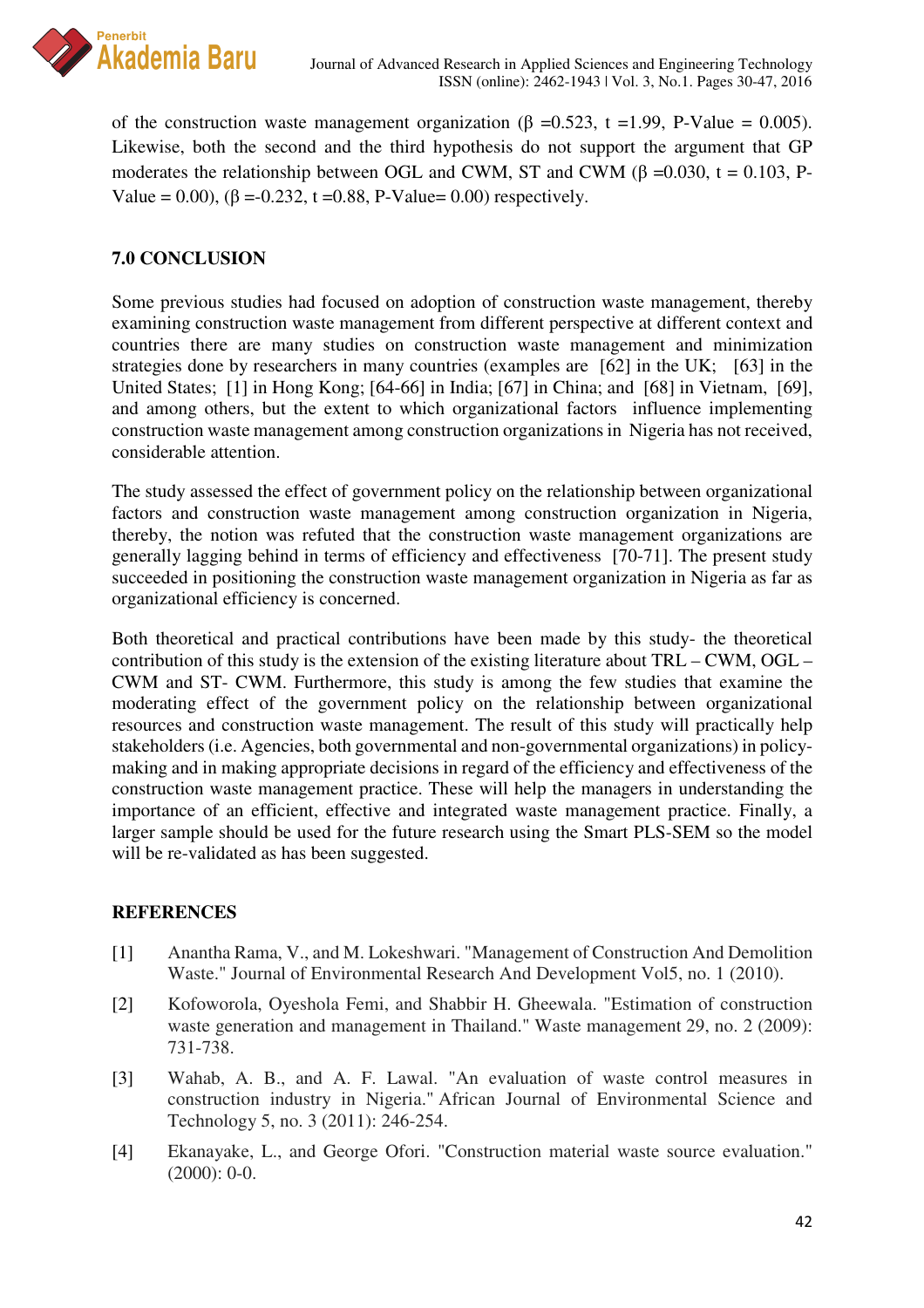

- [5] Bossink, B. A. G., and H. J. H. Brouwers. "Construction waste: quantification and source evaluation." Journal of construction engineering and management 122, no. 1 (1996): 55-60.
- [6] Hwang, Bon-Gang, and Zong Bao Yeo. "Perception on benefits of construction waste management in the Singapore construction industry."Engineering, Construction and Architectural Management 18, no. 4 (2011): 394-406.
- [7] Afun, S. "Government Regulations and LegislationsWill Ensure Sustainable Waste Management in Nigeria." Solid Waste Management Services Limited(2009).
- [8] Schübeler, Peter, Jürg Christen, and Karl Wehrle. Conceptual framework for municipal solid waste management in low-income countries. Vol. 9. SKAT (Swiss Center for Development Cooperation), 1996.
- [9] Yuan, Hongping. "A dynamic model for assessing the effectiveness of construction and demolition waste management." PhD diss., The Hong Kong Polytechnic University, 2011.
- [10] Mcdonald, Bruce, and Mark Smithers. "Implementing a waste management plan during the construction phase of a project: a case study." Construction Management & Economics 16, no. 1 (1998): 71-78.
- [11] Teo, Vincent. "Integrated thinking: Solid waste management in Singapore."Waste Management World B (2007): 95.
- [12] Inmyxai, Sengaloun, and Yoshi Takahashi. "Firm resources and business performance in the Lao PDR: Implications for SMEs in the LDC context."Journal of Indian Business Research 1, no. 2/3 (2009): 163-187.
- [13] Amirtham, P. L., V. Lavanya, and J. Nithya. "Strategic Management: Formulation and Implementation." Imperial Journal of Interdisciplinary Research 2, no. 6 (2016).
- [14] Dollinger, Marc J. strategies and Resources. Singapore: Pearson's Educational, 2005.
- [15] Ropo, Arja, and James G. Hunt. "Entrepreneurial processes as virtuous and vicious spirals in a changing opportunity structure: A paradoxical perspective." Entrepreneurship: Theory and Practice 19, no. 3 (1995): 91-112.
- [16] Brush, Candida G., and Radha Chaganti. "Businesses without glamour? An analysis of resources on performance by size and age in small service and retail firms." Journal of business venturing 14, no. 3 (1999): 233-257.
- [17] Peter, Geib, and Swenson James. "China: Transformational Leadership for Policy and Product Innovation." Advances in Management (2013).
- [18] Bartlett, Kenneth R. "The relationship between training and organizational commitment: A study in the health care field." Human resource development quarterly 12, no. 4 (2001): 335-352.
- [19] Hoffman, Brian J., Bethany H. Bynum, Ronald F. Piccolo, and Ashley W. Sutton. "Person-organization value congruence: How transformational leaders influence work group effectiveness." Academy of Management Journal 54, no. 4 (2011): 779-796.
- [20] Simola, Sheldene, Julian Barling, and Nick Turner. "Transformational leadership and leaders' mode of care reasoning." Journal of business ethics108, no. 2 (2012): 229-237.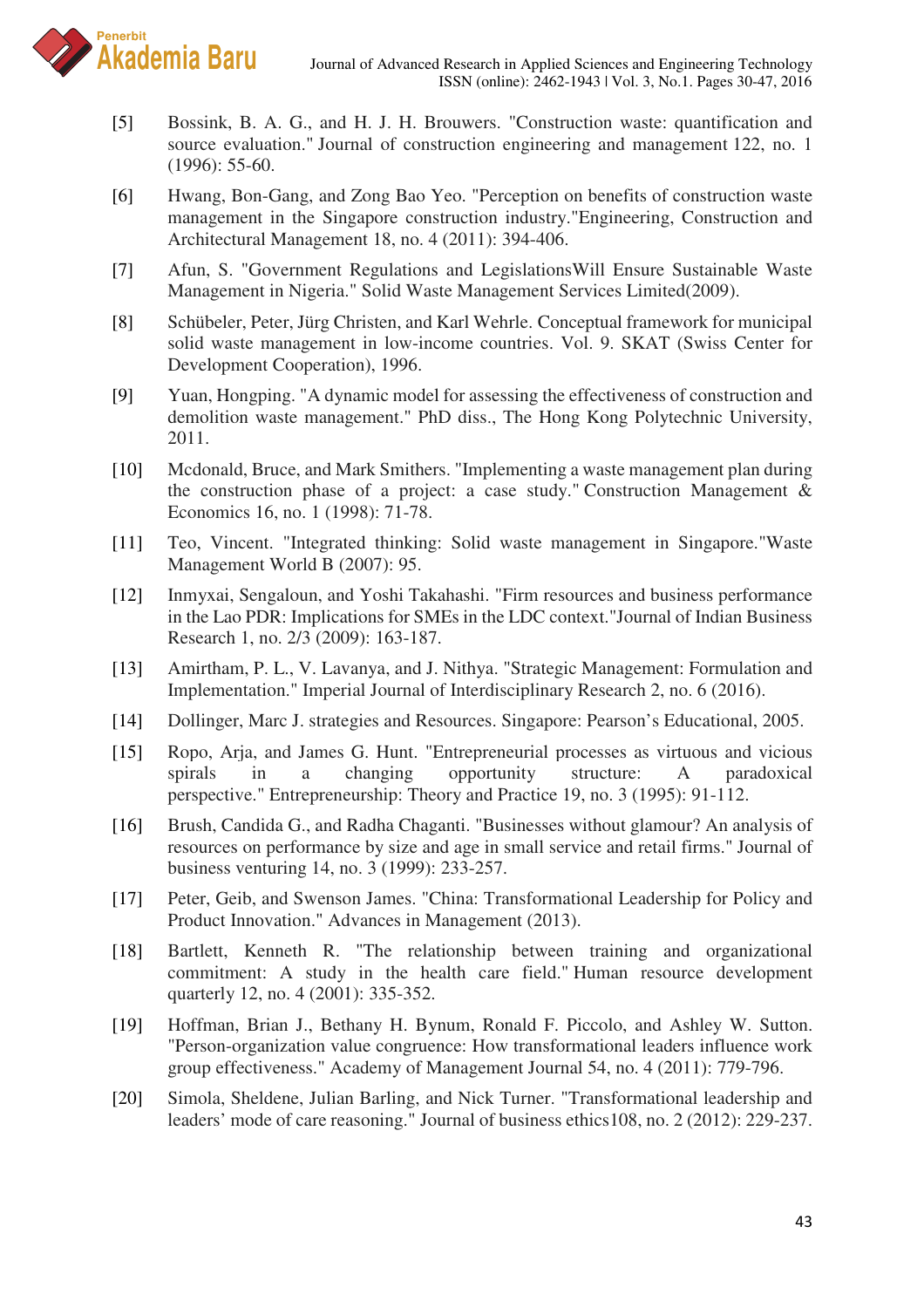

- [21] Braun, Susanne, Claudia Peus, Silke Weisweiler, and Dieter Frey. "Transformational leadership, job satisfaction, and team performance: A multilevel mediation model of trust." The Leadership Quarterly 24, no. 1 (2013): 270-283.
- [22] Zagorsek, Hugo, Marko Jaklic, and Stanley J. Stough. "Comparing leadership practices between the United States, Nigeria, and Slovenia: does culture matter?." Cross Cultural Management: An International Journal 11, no. 2 (2004): 16-34.
- [23] Chiva, Ricardo, Joaquin Alegre, and Rafael Lapiedra. "Measuring organisational learning capability among the workforce." International Journal of Manpower 28, no. 3/4 (2007): 224-242.
- [24] Chiva, Ricardo, and Joaquín Alegre. "Organizational Learning Capability and Job Satisfaction: an Empirical Assessment in the Ceramic Tile Industry\*."British Journal of Management 20, no. 3 (2009): 323-340.
- [25] Ramus, Catherine A., and Ulrich Steger. "The Roles of Supervisory Support Behaviors and Environmental Policy in Employee "Ecoinitiatives" at Leading-Edge European Companies." Academy of Management journal 43, no. 4 (2000): 605-626.
- [26] Pace, R. Wayne. "The organizational learning audit." Management Communication Quarterly: McQ 15, no. 3 (2002): 458.
- [27] G. Aksoyturk, "The effect of organizational culture on organizational learning," Post Graduate Thesis Marmara University, Institute of Social Sciences,, Istanbul, 2008.
- [28] Akgün, Ali E., Halit Keskin, John C. Byrne, and Selim Aren. "Emotional and learning capability and their impact on product innovativeness and firm performance." Technovation 27, no. 9 (2007): 501-513.
- [29] de Weerd-Nederhof, Petra C., Bernice J. Pacitti, Jorge F. da Silva Gomes, and Alan W. Pearson. "Tools for the improvement of organizational learning processes in innovation." Journal of Workplace Learning 14, no. 8 (2002): 320-331.
- [30] Jiménez-Jiménez, Daniel, and Raquel Sanz-Valle. "Innovation, organizational learning, and performance." Journal of business research 64, no. 4 (2011): 408-417.
- [31] Stavrou, Eleni, Chris Brewster, and Chris Charalambous. "Human resource management as a competitive tool in Europe." (2004).
- [32] Oguntimehin, A. "Teacher effectiveness: Some practical strategies for successful implementation of universal basic education in Nigeria." African journal of educational management 9, no. 1 (2001): 151-161.
- [33] A. Gbekor, Domestic waste management, Ghana Environmental ProtectionAgency (EPA) Newsletter 47 (5) (2003)
- [34] Gilpin, Alan. Dictionary of environment and sustainable development. John Wiley & Sons Ltd, 1996.
- [35] Garas, Gihan L., Ahmed R. Anis, and Adel El Gammal. "Materials waste in the Egyptian construction industry." Proceedings IGLC-9, Singapore (2001).
- [36] Poon, Chi Sun, Ann Tit Wan Yu, Sze Wai Wong, and Esther Cheung. "Management of construction waste in public housing projects in Hong Kong." Construction Management & Economics 22, no. 7 (2004): 675-689.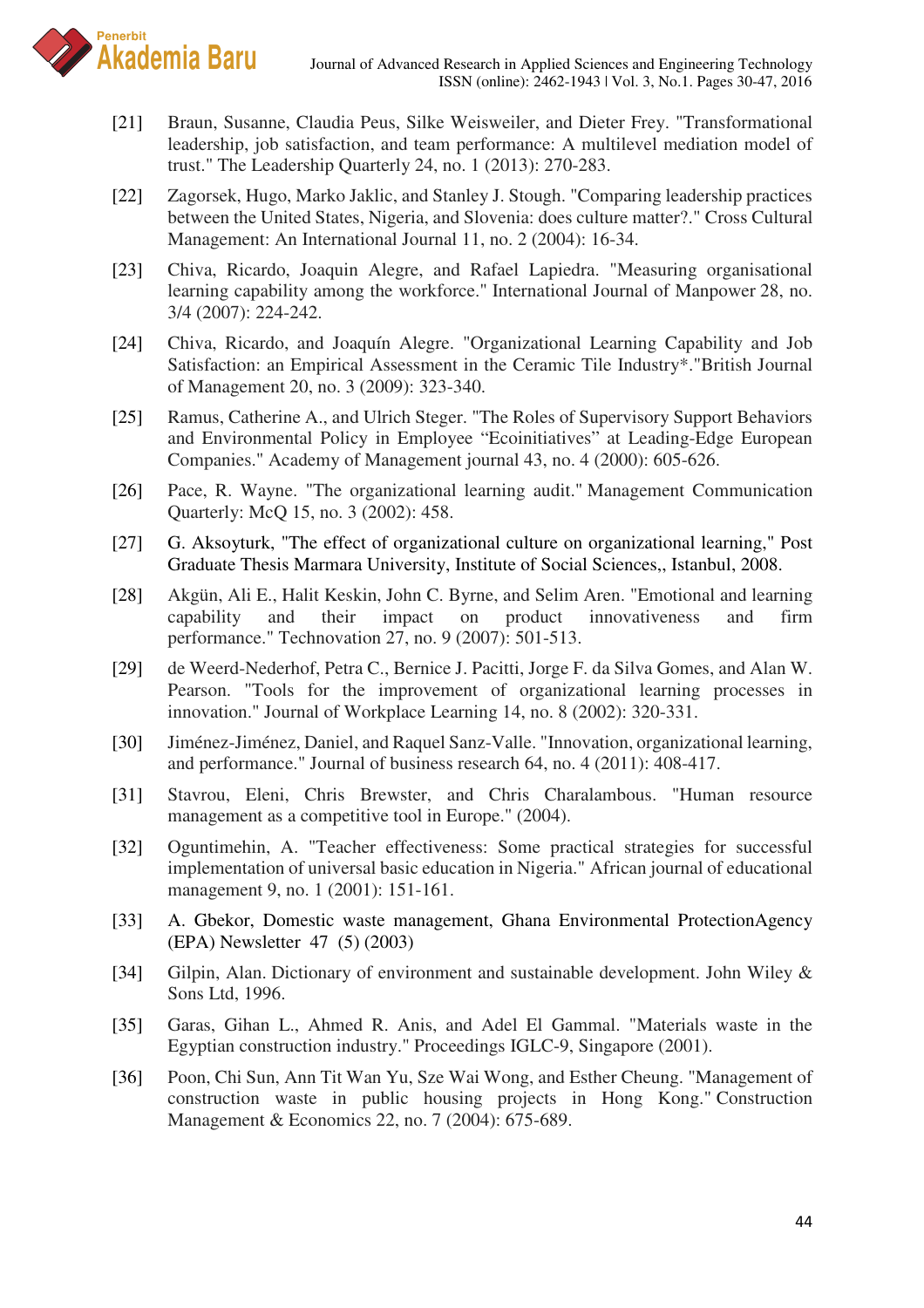

- [37] West, Michael A., Carol S. Borrill, Jeremy F. Dawson, Felix Brodbeck, David A. Shapiro, and Bob Haward. "Leadership clarity and team innovation in health care." The Leadership Quarterly 14, no. 4 (2003): 393-410.
- [38] Yadav, Manjit S., Jaideep C. Prabhu, and Rajesh K. Chandy. "Managing the future: CEO attention and innovation outcomes." Journal of Marketing 71, no. 4 (2007): 84- 101.
- [39] Oerlemans, LEON AG, MARIUS TH Meeus, FRANS WM Boekema, R. McNaughton, and M. Green. "Innovation and proximity: Theoretical perspectives." Industrial networks and proximity (2000): 16-47.
- [40] Caballé, Santi, Angel A. Juan, and Fatos Xhafa. "Supporting effective monitoring and knowledge building in online collaborative learning systems." In Emerging technologies and information systems for the knowledge society, pp. 205-214. Springer Berlin Heidelberg, 2008.
- [41] Guadamillas, Fátima, Mario J. Donate, and Jesús D. Pablo. "Knowledge management for corporate entrepreneurship and growth: A case study."Knowledge and Process Management 15, no. 1 (2008): 32-44.
- [42] Chang, Tien-Hsiang, Chyou-Huey Chiou, Hsin-Pin Fu, and Pei Chao. "The effect of the government's manufacturing automation promotion policy in Taiwan." Journal of Manufacturing Technology Management 17, no. 1 (2006): 73-88.
- [43] Tam, Vivian WY, L. Y. Shen, Ivan WH Fung, and J. Y. Wang. "Controlling construction waste by implementing governmental ordinances in Hong Kong." Construction Innovation 7, no. 2 (2007): 149-166.
- [44] I. T. Leste, Effect of Entrepreneurial orientation on business performance moderated by Government Policy (Study On SMEs,
- [45] Hair, Joe F., Christian M. Ringle, and Marko Sarstedt. "PLS-SEM: Indeed a silver bullet." Journal of Marketing theory and Practice 19, no. 2 (2011): 139-152.
- [46] Sekaran, Uma. "Research methods for business: a skill building approach."Journal of Education for Business 68, no. 5 (2003): 316-317.
- [47] Sekaran, Uma. Research methods for business: A skill building approach. John Wiley & Sons, 2006.
- [48] Garcia-Morales, Victor J., Francisco J. Llorens-Montes, and Antonio J. Verdú-Jover. "Antecedents and consequences of organizational innovation and organizational learning in entrepreneurship." Industrial Management & Data Systems 106, no. 1 (2006): 21-42.
- [49] Adeyoyin, Samuel Olu, B. O. Ajiboye, A. Isau Adegun, and S. Oluyinka Tomomowo-Ayodele. "Division of Labour and Job Specialization as Catalysts for Better Job Performance among the Staff of a Nigerian University Library."
- [50] Vleck, R. E. "Advanced construction and demolition waste management for Florida builders." University of Florida, Gainesville, Fla (2001).
- [51] Dawes, Christopher T., James H. Fowler, Tim Johnson, Richard McElreath, and Oleg Smirnov. "Egalitarian motives in humans." nature 446, no. 7137 (2007): 794-796.
- [52] Likert, Rensis. "A technique for the measurement of attitudes." Archives of psychology (1932).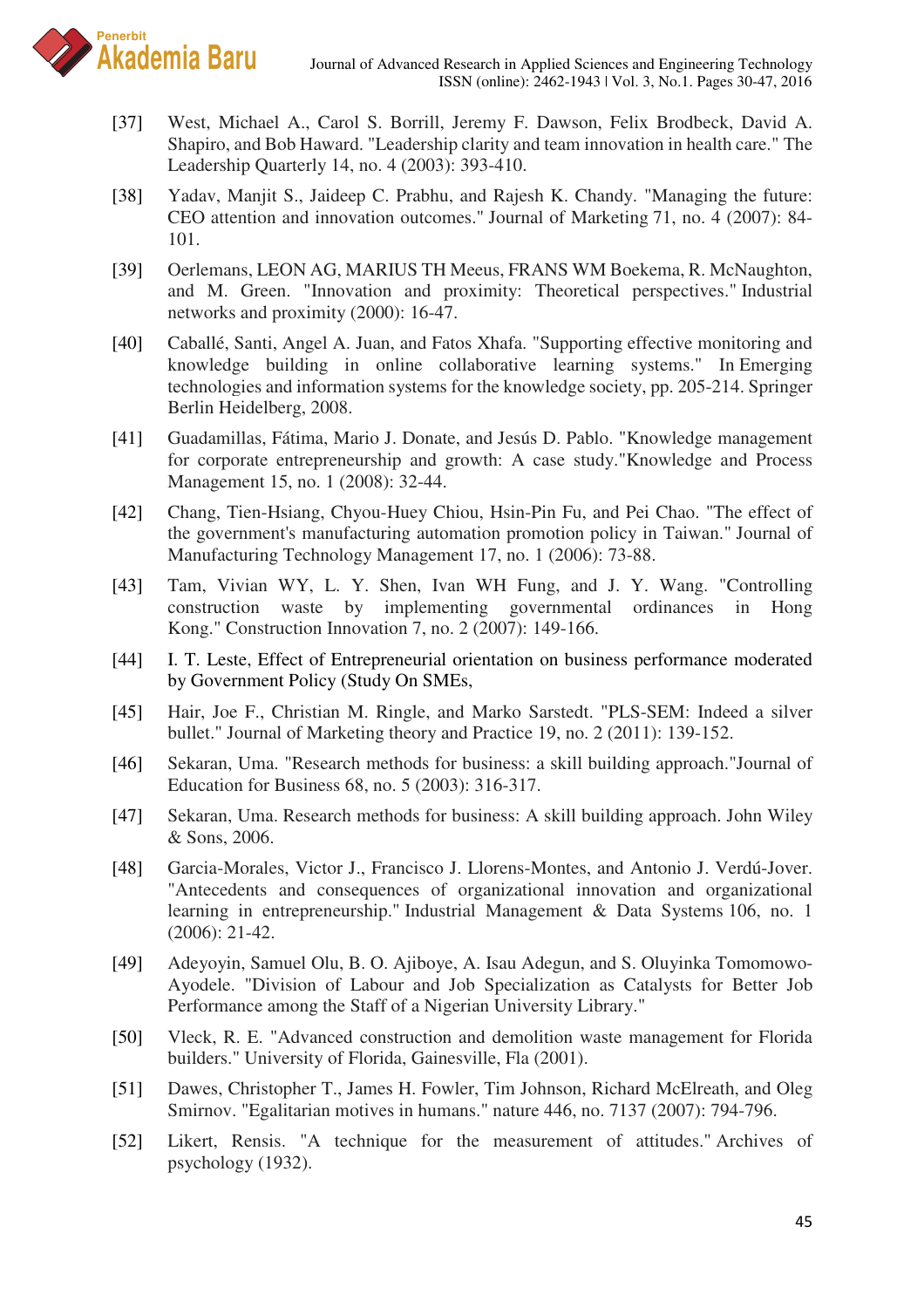

- [53] Chin, Wynne W., and Peter R. Newsted. "Structural equation modeling analysis with small samples using partial least squares." Statistical strategies for small sample research 2 (1999): 307-342.
- [54] Gefen, David, Detmar Straub, and Marie-Claude Boudreau. "Structural equation modeling and regression: Guidelines for research practice."Communications of the association for information systems 4, no. 1 (2000): 7.
- [55] Chin, Wynne W. "The partial least squares approach to structural equation modeling." Modern methods for business research 295, no. 2 (1998): 295-336.
- [56] Hair, Joseph F. "Multivariate data analysis." (2010).
- [57] Stone, Mervyn. "Cross-validatory choice and assessment of statistical predictions." Journal of the royal statistical society. Series B (Methodological)(1974): 111-147.
- [58] Geisser, Seymour. "A predictive approach to the random effect model."Biometrika 61, no. 1 (1974): 101-107.
- [59] Kamaruddeen, Ahmed Mohammed, Y. Aini, and Ilias Said. "The Relationship Between Organizational Structure and Innovativeness of Malaysian Housing Developers." IUP Journal of Architecture (2011).
- [60] Anna, Alexandra L., Gaylen N. Chandler, Erik Jansen, and Neal P. Mero. "Women business owners in traditional and non-traditional industries."Journal of Business venturing 15, no. 3 (2000): 279-303.
- [61] Forbes, Daniel P. "The effects of strategic decision making on entrepreneurial selfefficacy." Entrepreneurship theory and practice 29, no. 5 (2005): 599-626.
- [62] Lawson, Nigel, Ian Douglas, Stephen Garvin, Clodagh McGrath, David Manning, and Jonathan Vetterlein. "Recycling construction and demolition wastes-a UK perspective." Environmental Management and Health 12, no. 2 (2001): 146-157.
- [63] Yates, J. K. "Sustainable methods for waste minimisation in construction."Construction Innovation 13, no. 3 (2013): 281-301.
- [64] Yean Yng Ling, Florence, and Dinh Song Anh Nguyen. "Strategies for construction waste management in Ho Chi Minh City, Vietnam." Built Environment Project and Asset Management 3, no. 1 (2013): 141-156.
- [65] Arif, Mohammed, Deepthi Bendi, Tahsin Toma-Sabbagh, and Monty Sutrisna. "Construction waste management in India: an exploratory study."Construction Innovation 12, no. 2 (2012): 133-155.
- [66] Osmani, M. "Construction waste minimization in the UK: current pressures for change and approaches." Procedia-Social and Behavioral Sciences 40 (2012): 37-40.
- [67] Lu, Weisheng, and Hongping Yuan. "A framework for understanding waste management studies in construction." Waste Management 31, no. 6 (2011): 1252-1260.
- [68] Yean Yng Ling, Florence, and Dinh Song Anh Nguyen. "Strategies for construction waste management in Ho Chi Minh City, Vietnam." Built Environment Project and Asset Management 3, no. 1 (2013): 141-156.
- [69] Wang, Yu Lin. "Sustainable Infrastructure and its Application in Singapore." InAdvanced Materials Research, vol. 450, pp. 1069-1073. Trans Tech Publications, 2012.